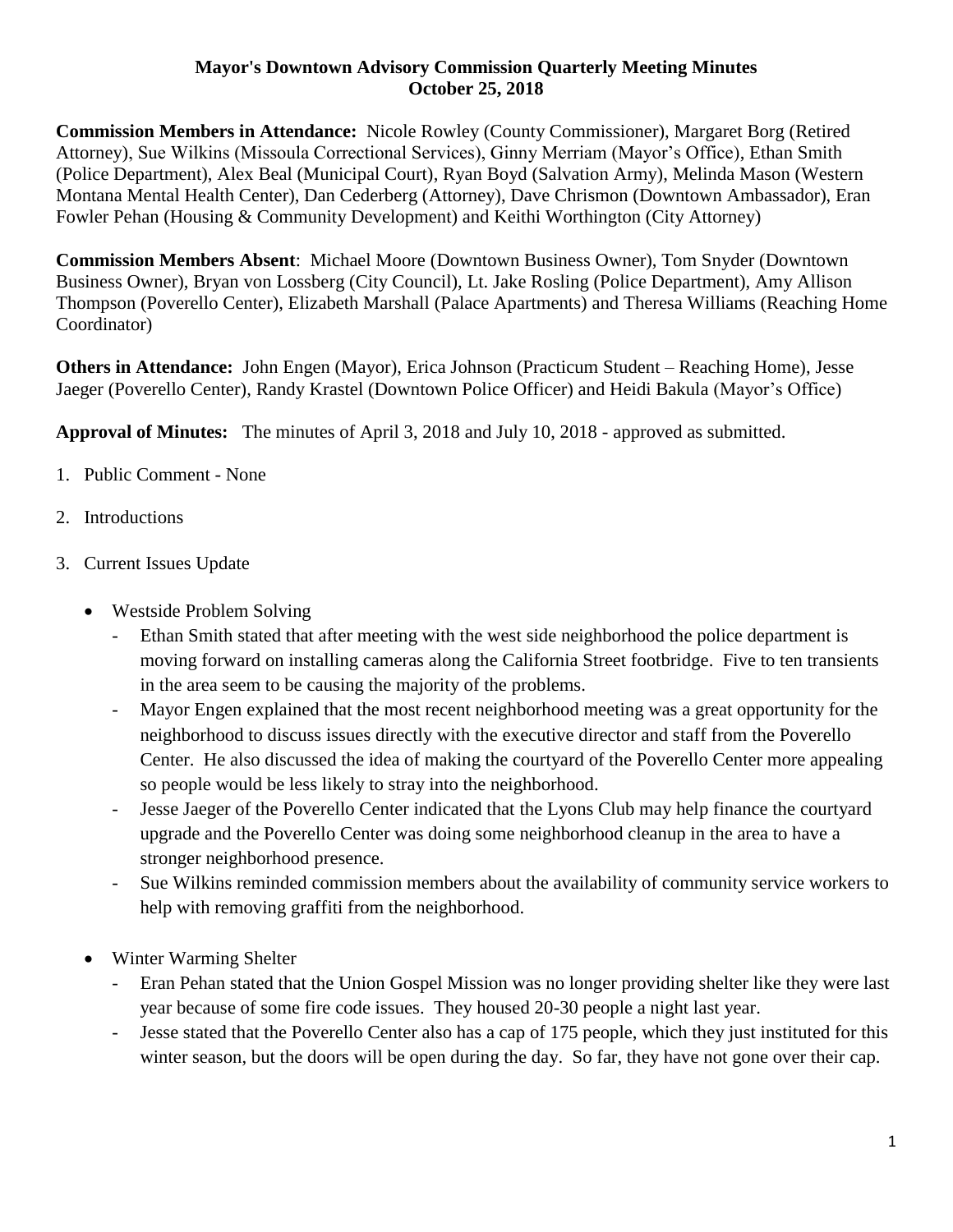- Eran explained that a group of community members got together to discuss the need for another overnight shelter/warming center and every option for housing was being investigated to make sure people would not be out in the cold this winter.
- 4. Downtown Update
	- Keithi Worthington indicated that the city attorney's office was seeing an increase of methamphetamine use and substance abuse. Mental health case management was a major issue and they were having difficulty finding help for people. Keithi was not seeing as many open container and camping issues.
	- Ryan Boyd said that the Salvation Army was seeing increases in laundry loads and showers due to the cold weather. The Salvation Army also has money available for bus tickets and at this time is able to refer people who need help to a rehab center. Winter shelter money will also be available in November.
	- Randy Krastel noted that the worst area for him for transient issues at this time was the library, but his presence at the library was also a deterrent. Randy discussed the Roam student building. There were many places in the Roam building for transients to hide and camp out and all areas are heated. He is concerned that an assault with a student may happen.
	- Mayor Engen thought that he and Randy should get together with property management to discuss the issues at the building. Many areas in the Roam building are not locked and there are currently no security cameras.
	- Randy also noted that he saw students acting very aggressive because of the current parking situation in the area.
	- Ethan Smith stated that the Holiday Inn is installing a gate due to all the construction workers and students parking in their parking lot. Theft of bicycles was also a major concern.
	- Randy added that anyone could access the courtyard and the roof at the Roam building, which was a safety concern.
	- Randy stated that there was a group of 12 -14 transients in Kiwanis Park that he had been working with all summer. They were very receptive to Randy's requests. Randy went on to discuss removal of trash and camping equipment. By law, he is required to hold equipment for 30 days, which is becoming a major problem. He had also helped remove garbage behind the Citylodge Motel and he made sure that the residents of the westside saw what they were doing to benefit the neighborhood.
	- Mel Mason, from the Western Montana Mental Health Center, said that there were  $4-5$  people camping on their campus, which has never happened before. She noticed that one person is always intoxicated, but has refused assistance. Mel is worried about her welfare this winter.
	- Mel also noted that she had been supervising The Sharehouse where she has received multiple pleas for assistance. Unfortunately, many that have been admitted have relapsed right away – many of them homeless or incarcerated. Case management has been very challenging and the state is only providing a minimal amount of help with case management. Many needing case management will end up going to the emergency room or to the state hospital.
	- Keithi also added that the public defender's office staff end up being case managers and that so many people are cycling through without case management.
	- Dan Cederberg asked about who was reinstating case management on the state level. The mayor explained that there was a governor component and a legislative component. Cola Rowley added that Diane Sands was working on it too. Dan asked if MDAC could prepare a letter about case management and the mayor thought it was possible.
	- Keithi noted that people were committing felonies just so they could have access to services.
	- Eran Pehan discussed the Frequent User System Engagement (FUSE) planning grant that the city received for data sharing. The hope is to generate a list of 10 people who frequently utilize local